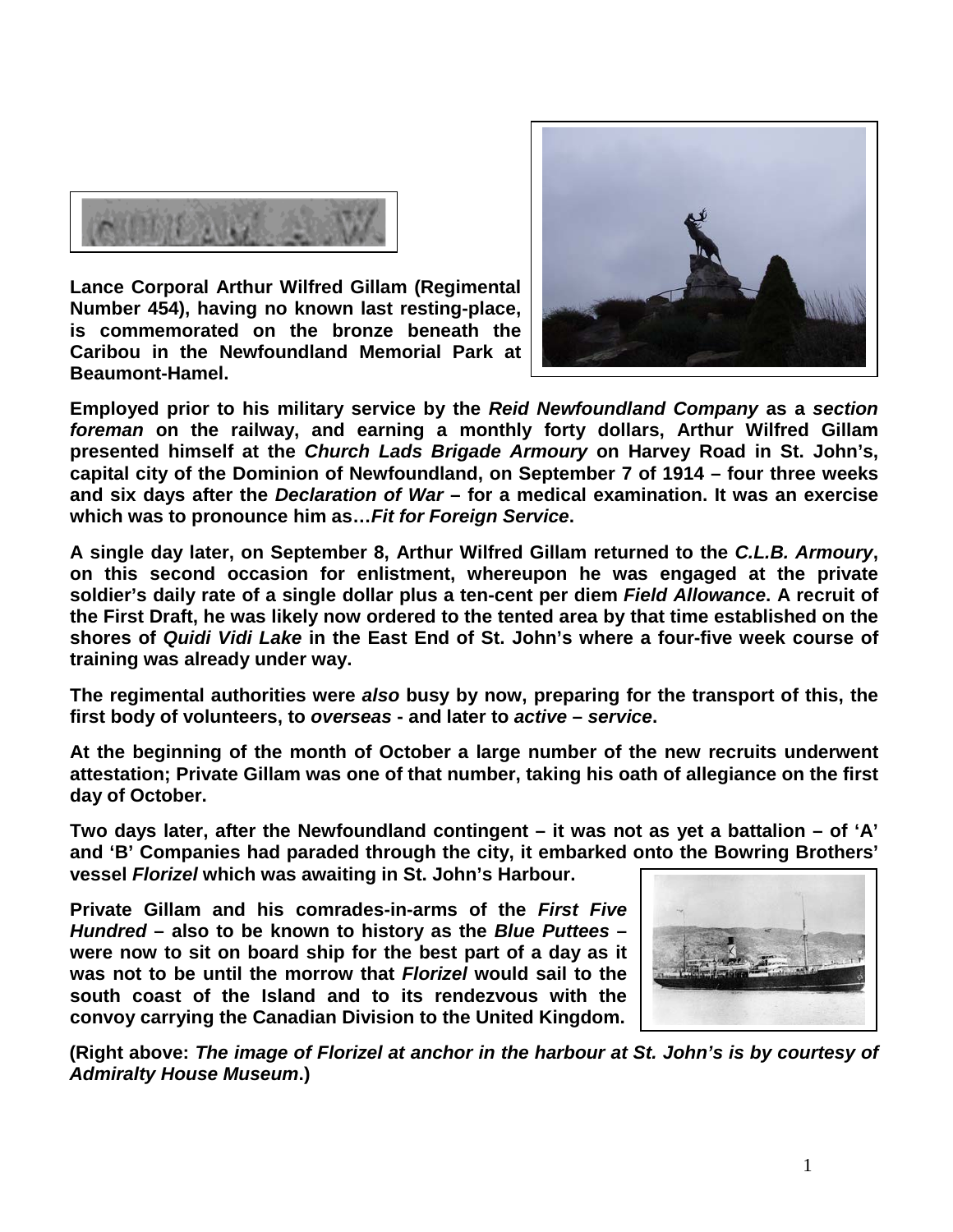**(Right below:** *Fort George, constructed in the latter half of the eighteenth century, still serves the British Army to this day***. – photograph from 2011)**

**In the United Kingdom this first Newfoundland contingent was to train in three venues during the late autumn of 1914 and then the winter of 1914-1915: firstly in southern England on the Salisbury Plain; then in Scotland at Fort George – on the Moray Firth close to Inverness; and lastly at Edinburgh Castle where the unit was to provide the first garrison from outside the British Isles.** 

**(Right below:** *The venerable Edinburgh Castle dominates the city from its position on the summit of Castle Hill***. – photograph from 2011)**

**Some three months later, on May 11, and some seven weeks into spring – although in Scotland there was apparently still snow - the entire Newfoundland unit – by now 'A' and 'B' Companies re-enforced by 'C', 'D', and 'E' - was ordered moved from the Scottish capital to** *Stobs Camp***, all under canvas and south-eastwards of Edinburgh, in the vicinity of the town of Hawick.** 

**It was to be at** *Stobs Camp* **that the Newfoundland contingent received the reenforcements from home – 'F' Company which arrived on July 10, 1915 - that would bring its numbers up to that of British Army establishment battalion strength\*. The now-formed 1st Battalion of the Newfoundland Regiment was thus rendered ready to be ordered on '***active service***'.**

**\****The number was about fifteen hundred, sufficient to provide four 'fighting' companies, two re-enforcement companies and a headquarters staff.*

**(Right:** *The Newfoundland Regiment marches past on the training ground at Stobs Camp and is presented with its Colours on June 10, 1915.* **– by courtesy of Reverend Wilson Tibbo and Mrs. Lillian Tibbo)**

**At the beginning of that August of 1915, the four senior Companies, 'A', 'B', 'C' and 'D' – Private Gillam among their ranks - were then sent south from** *Stobs Camp* **to undergo a final two weeks of training, as well as an inspection by the King, at Aldershot.** 

This force, now designated as the 1<sup>st</sup> Battalion of the Newfoundland Regiment, was **thereupon attached to the 88th Brigade of the 29th Division of the (British) Mediterranean Expeditionary Force.**

**Meanwhile the two junior companies, the later-arrived 'E' and the aforementioned lastarrived 'F', were ordered transferred to Scotland's west coast, to Ayr, there to provide the nucleus of the newly-forming 2nd (***Reserve***) Battalion.**





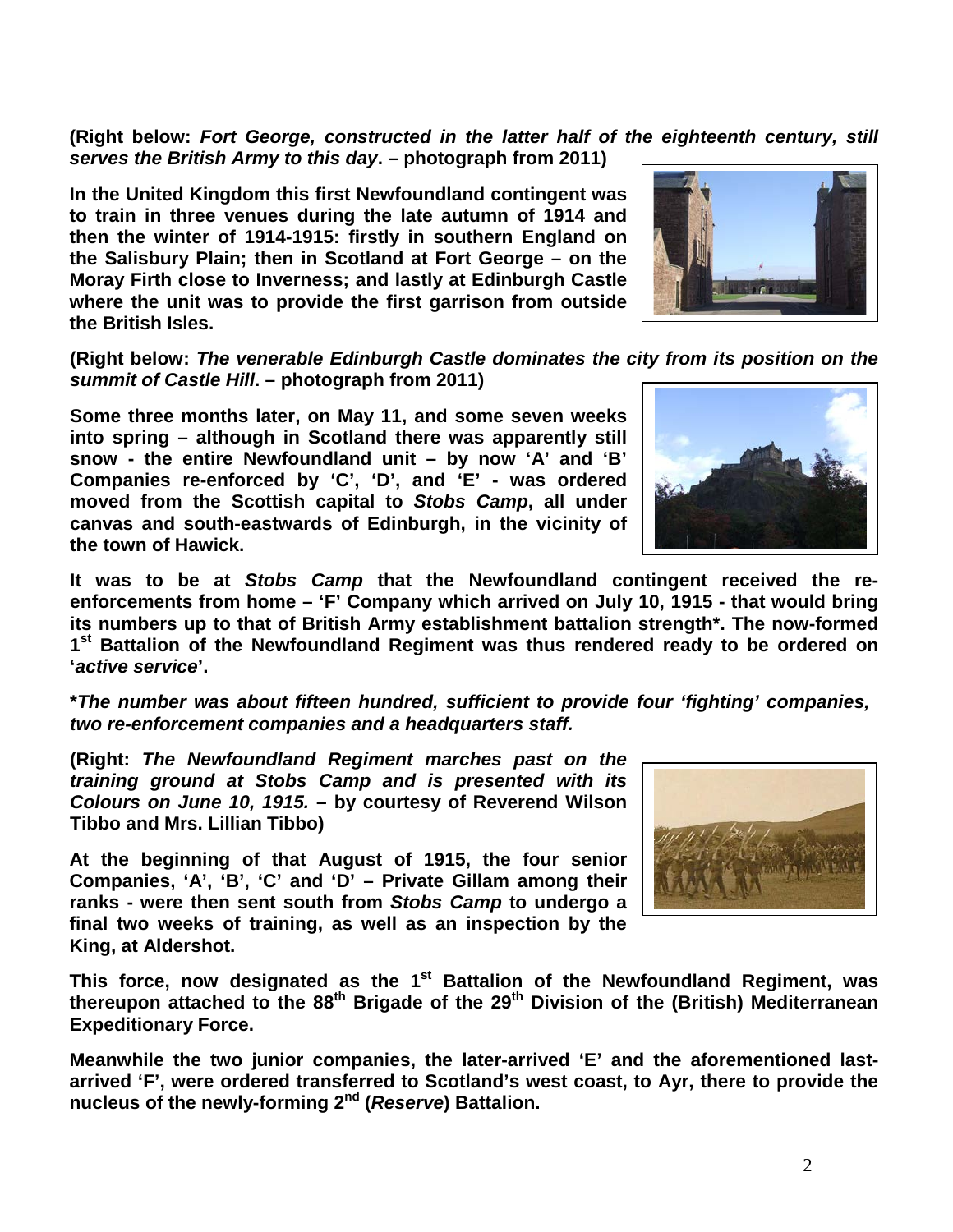**(Right:** *George V, by the Grace of God, of the United Kingdom of Great Britain and Ireland and of the British Dominions beyond the Seas, King, Defender of the Faith, Emperor of India* **– the photograph is from** *Bain News Services* **via the** *Wikipedia* **web-site.)**

**It was also during this period while at Aldershot that on August 13 Private Gillam was prevailed upon to re-enlist, on this occasion for the**  *duration of the war\****.**

**\****At the outset of the War, perhaps because it was felt by the authorities that it would be a conflict of short duration, the recruits enlisted for a single year. As the War progressed, however, this was likely to cause* 

*problems and the men were encouraged to re-enlist***.**

**(Right:** *Some of the personnel of 'A', 'B', 'C' and 'D' Companies of the 1st Battalion of the Newfoundland Regiment at Aldershot in August of 1915, prior to its departure to active service on the Gallipoli Peninsula*  **– from** *The Fighting Newfoundlander* **by Col. G.W.L. Nicholson, C.D.)**

**While 'E' and 'F' Companies were beginning their posting to the Regimental Depot at Ayr, on August 20 of 1915 the 1st Battalion embarked in the Royal Navy Harbour of Plymouth-Devonport onto the requisitioned passenger-liner** *Megantic* **for passage to the Middle East and to the fighting against the Turks.** 

**(Right adjacent:** *The image of Megantic, here in her peace-time colours of a 'White Star Line' vessel, is from the Old Ship Picture Galleries web-site***.)**

**There, a month later – having spent some two weeks billeted in British barracks in the vicinity of the Egyptian capital, Cairo - on September 20, the 1st Battalion was to land at** *Suvla Bay* **on the** *Gallipoli Peninsula***.**

**(Right:** *Kangaroo Beach, where the officers and men of the 1st Battalion, Newfoundland Regiment, landed on the night of September 19-20, 1915, is to be seen in the distance at the far end of Suvla Bay. The remains of a landing-craft are still clearly visible in the foreground on 'A' Beach***. – photograph taken in 2011)**

**(Right:** *Newfoundland troops on board a troop-ship anchored at Mudros: Megantic on August 29, Ausonia on September 18, or Prince Abbas on September 19 – Whichever the case, they were yet to land on Gallipoli – Dardanelles to the French, Ҫanakkale to the Turks***. – from Provincial Archives)**





WHITE STAR-DOMINION





ADIAN SERVICE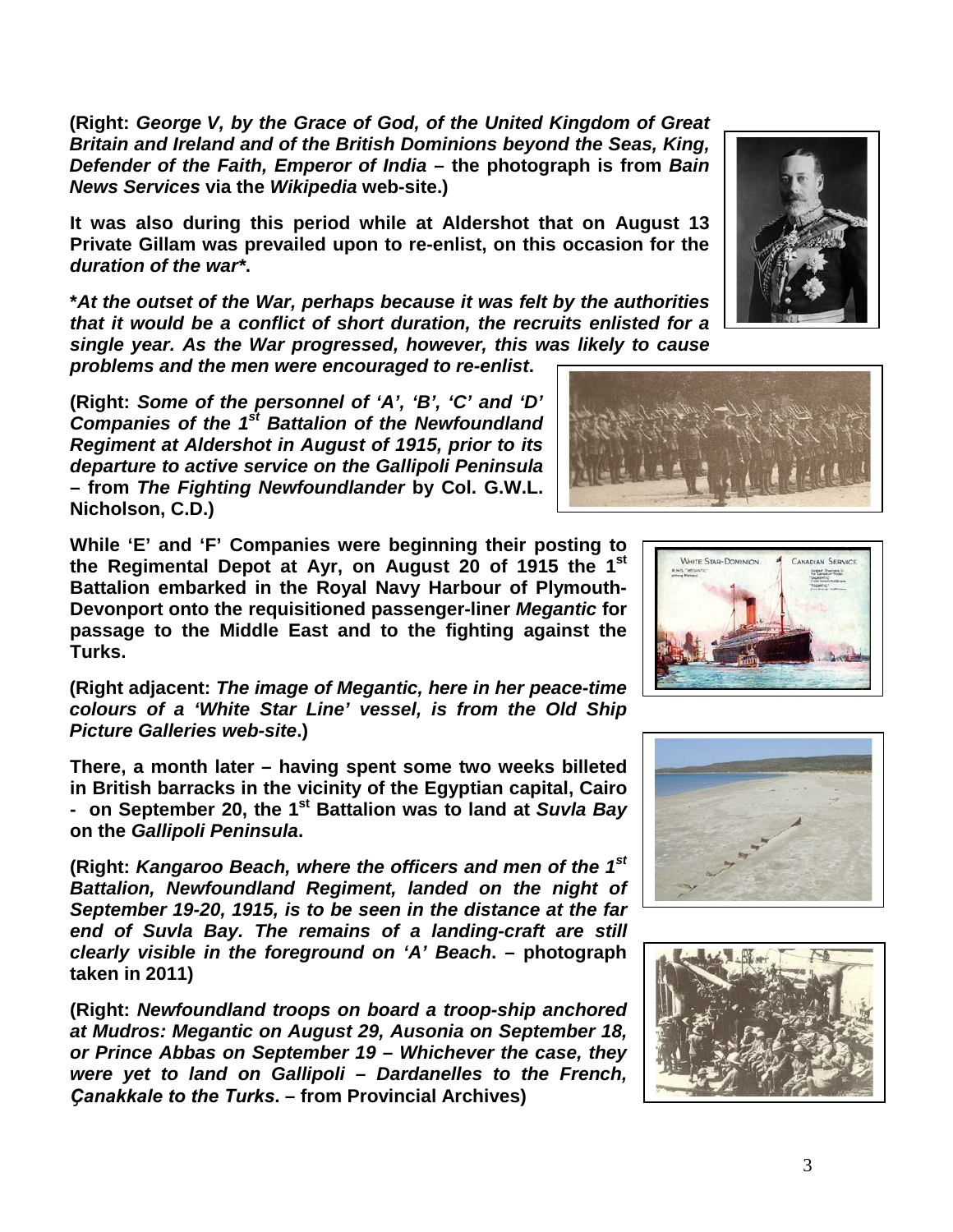**(Right:** *A century later, the area, little changed from those faroff days, of the Newfoundland positions at Suvla, and where the 1st Battalion was to serve during the fall of 1915* **– photograph from 2011)**

**When the Newfoundlanders landed from their transport ship at**  *Suvla Bay* **on that September night of 1915 they would disembark into a campaign that was already on the threshold of collapse.**

**Not only in the area where the Newfoundland Battalion was to serve but, even ever since the very first days of the operation in April of 1915, the entire** *Gallipoli Campaign,* **including the operation at** *Suvla Bay,* **had proved to be little more than a debacle:** 

**Flies, dust, disease, the frost-bite and the floods – and of course the casualties inflicted by an enemy who was to fight a great deal better than the British High Command\* had ever anticipated – were eventually to overwhelm the British-led forces and those of the French, and it would finally be decided to abandon not only** *Suvla Bay* **but the entire** *Gallipoli* **venture.**

**(Right:** *No-Man's-Land at Suvla Bay as seen from the Newfoundland positions* **– from** *Provincial Archives***)**

**(Right below:** *An un-identified Newfoundland soldier in the trenches at Suvla Bay –* **from**  *Provincial Archives***)**

*\*Many of the commanders chosen were second-rate, had been brought out of retirement, and had little idea of how to fight – let alone of how to win. One of the generals at Suvla, apparently, had handed in his resignation during the Campaign and had just gone home.* 

**November 26 would see the nadir of the Newfoundland Battalion's fortunes at** *Gallipoli***; a freak rain-, snow- and ice-storm was to strike the**  *Suvla Bay* **area and the subsequent floods wreaked havoc amongst the forces of both sides. For several days, survival rather than the enemy was to be the priority.**

**There were to be many casualties on both sides, some of them, surprised by the sudden inundation of their positions, fatalities who had drowned in their trenches – although no Newfoundlanders were to be among that number. Numerous, however, were to be those afflicted by trench-foot and by frost-bite.**

**On the night of December 19-20, the British abandoned the area of** *Suvla Bay* **– the Newfoundlanders, the only non-British unit to serve there, to form a part of the rear-guard. Some of the Battalion personnel were to be evacuated to the nearby island of Imbros, some to Lemnos, further away, but in neither case was the respite to be of a long duration; the 1st Battalion would be transferred only two days later to the area of** *Cape Helles***, on the western tip of the** *Gallipoli Peninsula***.**





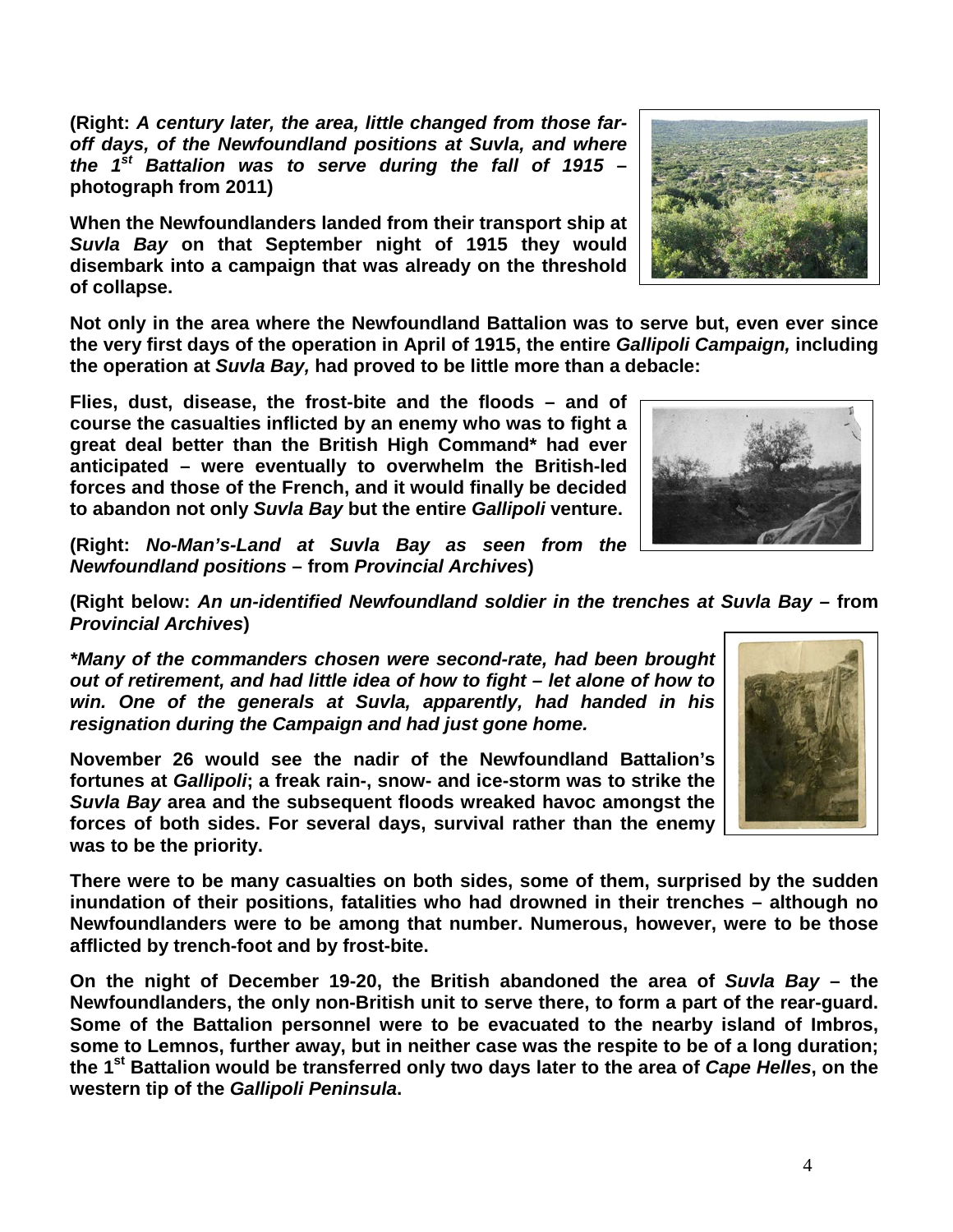**(Right:** *Cape Helles as seen from the Turkish positions on the misnamed Achi Baba, positions which were never breached: The Newfoundland positions were to the right-hand side of the picture***. – photograph from 2011)**

**The British, Indian and** *Anzac* **forces – the Australian and New Zealand Army Corps was also to serve at** *Gallipoli* **– had now been only marking time until a complete withdrawal of the**  *Peninsula* **could be undertaken.** 

**(Right:** *'W' Beach at Cape Helles as it was only days before the final British evacuation* **– from** *Illustration***)**

**This final operation would take place on the night of January 8-9, the Newfoundland Battalion to furnish part of the British rear-guard on this second occasion also.**

*\*Lieutenant Owen Steele of St. John's, Newfoundland, is cited as having been the last soldier of the Mediterranean Expeditionary Force to step into the final small boat to sail from the Gallipoli Peninsula.*

**(Right:** *'W' Beach almost a century after its abandonment by British forces in that January of 1916 and by the Newfoundlanders who were to be the last soldiers off the beach***:** *Vestiges of the wharves in the black-and-white picture are still to be seen.* **– photograph from 2011)**

**Immediately after the British evacuated the entire** *Gallipoli Peninsula* **in January of 1916, the Newfoundland Battalion was to be ordered to the Egyptian port-city of Alexandria, to arrive there on the 15th of that month. The Newfoundlanders were then immediately transferred southward to the vicinity of Suez, a port at the southern end of the Canal which bears the same name, there to await further orders since, at the time, the subsequent destination of the British 29th Division had yet to be decided\*.**

*\*Bulgaria had entered the conflict on the side of the Central Powers, and Salonika was soon to become a theatre of war.*

**(Right above:** *The British destroy their supplies during the final evacuation of the Gallipoli Peninsula. The men of the 1st Battalion of the Newfoundland Regiment were among the last to leave on two occasions, at both Suvla Bay and Cape Helles***. – photograph taken from the battleship** *Cornwallis* **from** *Illustration***)**

**(Right:** *Port Tewfiq at the south end of the Suez Canal as it was just prior to the Great War* **– from a vintage post-card)**

**(continued)**







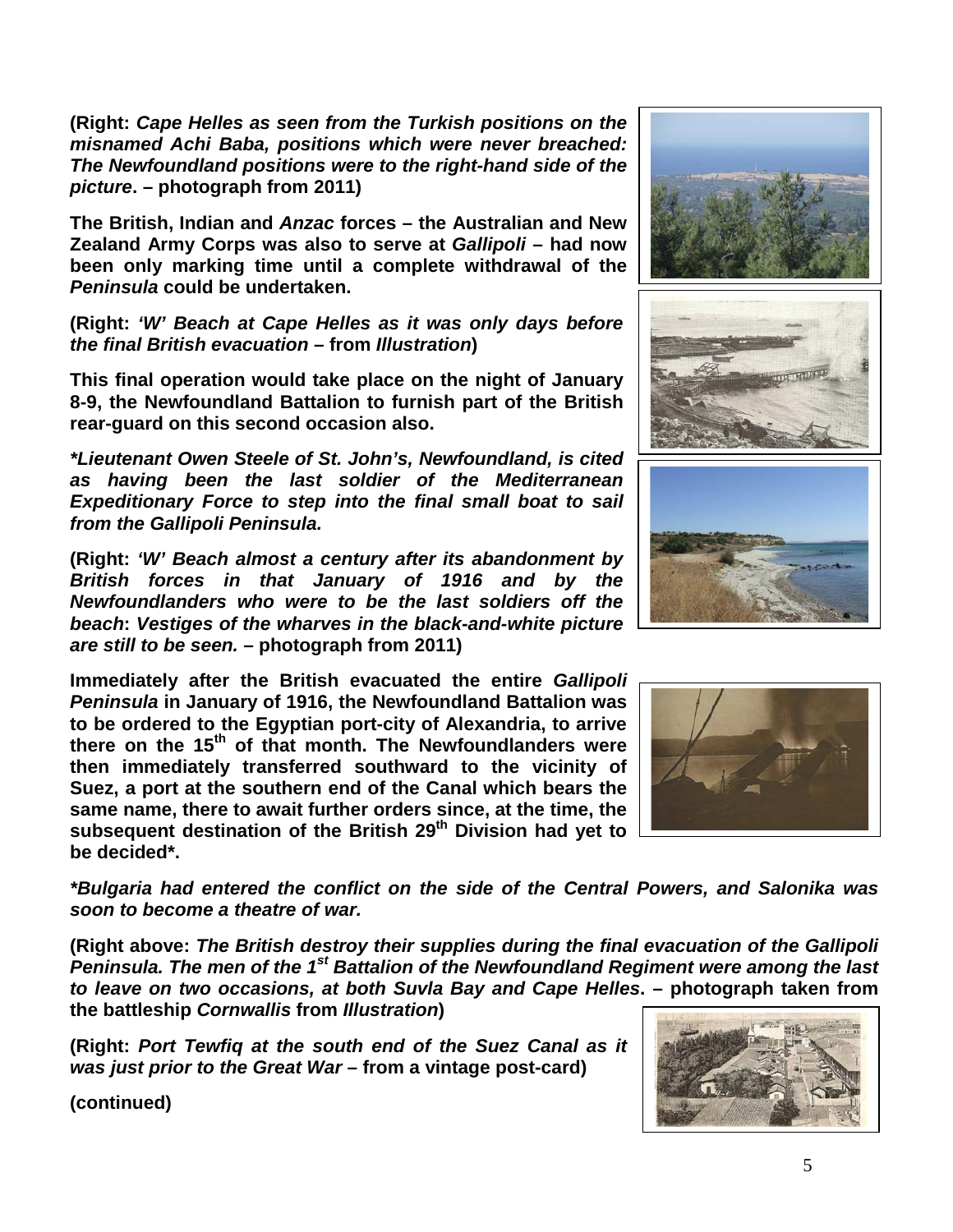**It was during this period spent at Suez that Private Gillam was promoted, to the rank of lance corporal, on February 2.**

**After that two-month interim spent in the vicinity of Port Suez, the almost six-hundred officers and** *other ranks* **of the 1st Battalion were to board His Majesty's Transport** *Alaunia* **at Port Tewfiq, on March 14 to begin the voyage through the**  *Suez Canal* **en route to France. The Newfoundlanders would disembark eight days afterwards in the Mediterranean portcity of Marseilles, on March 22.**



**(Right above:** *British troops march through the port area of the French city of Marseilles***. – from a vintage post-card)**

**Some three days after the unit's disembarkation on March 22, the Newfoundland Battalion's train was to find its way to the small provincial town of Pont-Rémy, a thousand kilometres to the north of Marseilles. It had been a cold, miserable journey, the blankets provided for the troops having inexcusably travelled unused in a separate wagon.**

**Having de-trained at the local station at two o'clock in the morning, the Newfoundlanders were now still to endure the long, dark march ahead of them before they would reach their billets at Buigny l'Abbé.**

**It is doubtful if many of those tired soldiers were to pay much attention to the slow-moving stream flowing under the bridge over which they then marched on their way from the station. But some three months later** *the Somme* **was to become a part of their history.**

**(Right:** *A languid River Somme as seen from the bridge at Pont-Rémy* **– photograph from 2010)**

**On April 13, the 1st Battalion subsequently marched into the village of Englebelmer – perhaps some fifty kilometres in all from Pont-Rémy - where it would be billeted, would receive re-enforcements from Scotland via Rouen and, in two days' time, would be introduced into the communication trenches of the** *Western Front.*

**Just days following the Newfoundland Battalion's arrival on the** *Western Front***, two of the four Companies – 'A', and 'B' – were to take over several support positions from a British unit\* before the entire Newfoundland unit was then ordered to move further up for the first time into forward positions on April 22.**

*\*It should be said that the Newfoundland Battalion and twohundred men of the Bermuda Rifles who were serving at the time in the 2nd Lincolnshire Regiment Battalion, were then the only units at the Somme from outside the British Isles - true also on the day of the attack on July 1.*





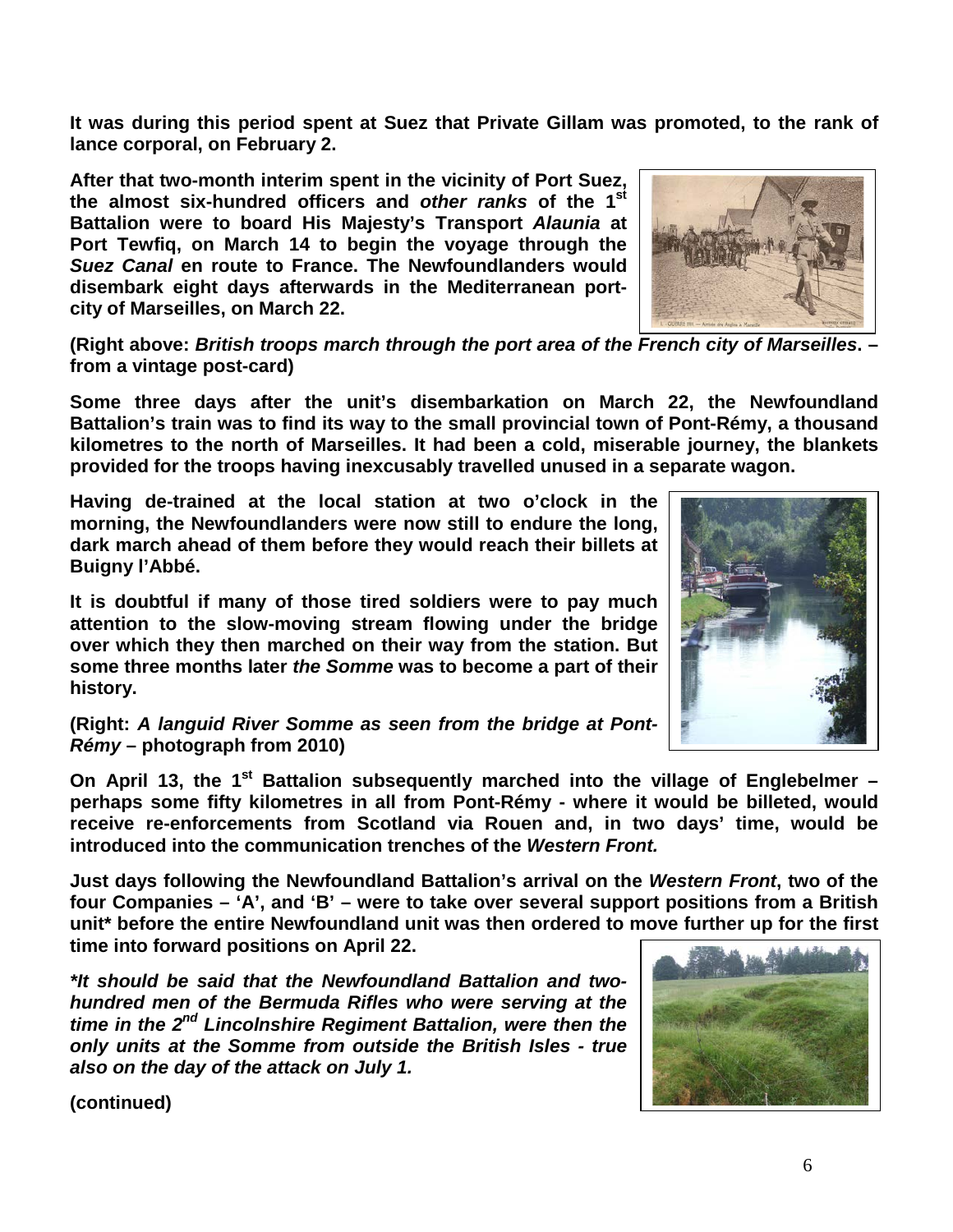**(Preceding page:** *A part of the re-constructed trench system to be found in the Newfoundland Memorial Park at Beaumont-Hamel* **– photograph from 2009(?))**

**Having then been withdrawn at the end of that April to the areas of Mailly-Maillet and Louvencourt where they would be based for the next two months, the Newfoundlanders were soon to be preparing for the upcoming British campaign of that summer, to be fought on the ground named for the languid, meandering river,** *the Somme***, that flowed – and still does so today – through the region.** 

**If there is one name and date in Newfoundland history which is etched in the collective once-national memory, it is that of Beaumont-Hamel on July 1 of 1916; and if any numbers are remembered, they are those of the eight-hundred who went**  *over the top* **in the third wave of the attack on that morning, and of the sixty-eight unwounded present at muster some twenty-four hours later\*.**

**(Right above:** *Beaumont-Hamel: Looking from the British lines down the hill to Y Ravine Cemetery which today stands atop part of the German front-line defences: The Danger Tree is to the right in the photograph***. – photograph taken in 2009)**

**(Right:** *A view of Hawthorn Ridge Cemetery Number 2 in the Newfoundland Memorial Park at Beaumont-Hamel* **– photograph from 2009(?))**

*\*Perhaps ironically, the majority of the Battalion's casualties was to be incurred during the advance from the third line of British trenches to the first line from where the attack proper was to be made, and while struggling through British wire laid to protect the British positions from any German attack.*



**There are other numbers of course: the fifty-seven thousand British casualties incurred in four hours on that same morning of which nineteen-thousand were recorded as having been** *killed in action* **or** *died of wounds***.** 

**It was to be the largest disaster** *ever* **in the annals of the British Army…and, just as depressing, the carnage of** *the Somme* **would continue for the next four and a half months.**

**(Right:** *Beaumont-Hamel is a commune, not a village***. – photographs from 2010 and 2015)**

*In fact, Beaumont-Hamel was a commune – it still exists today – at the time comprising two communities: Beaumont, a village on the German side of the lines, and Hamel which was behind those of the British. No-Man's-Land, on which the Newfoundland Memorial Park lies partially today, was on land that separated Beaumont from Hamel.*